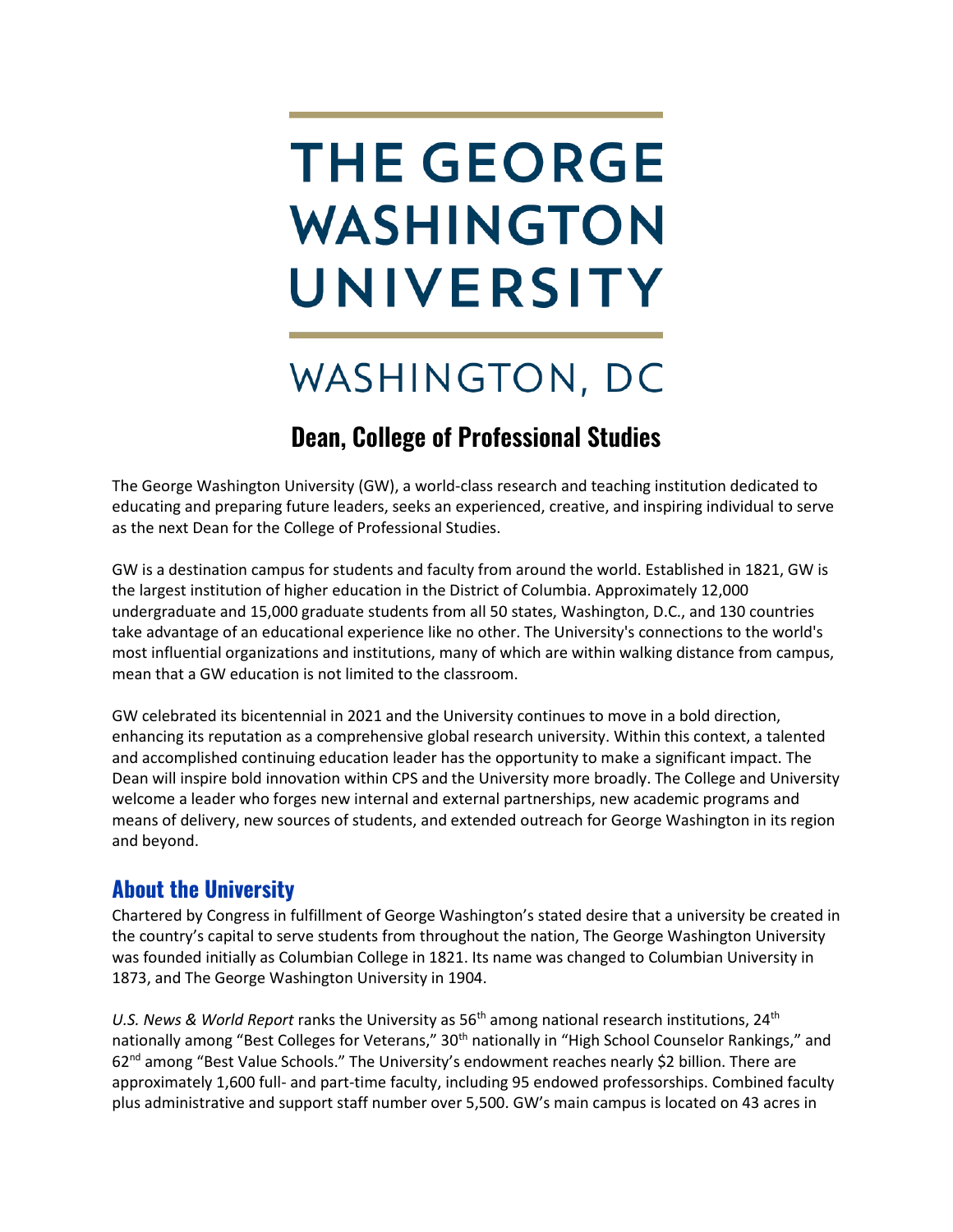the historic Foggy Bottom section of Washington, D.C. The University's remarkable setting is just blocks from the White House, the U.S. State Department, the World Bank, the International Monetary Fund, many embassies, and the National Mall. Also nearby are the John F. Kennedy Center for the Performing Arts, the U.S. Institute of Peace, and other important national and international organizations. The University also has established academic connections to the Smithsonian Institution; Children's National Medical Center; National Institutes of Health; and public, private, and parochial school systems in the area.

More information about GW may be found at [www.gwu.edu.](https://www.gwu.edu/)

## **University Leadership**

#### **Mark Wrighton, President**

Mark S. Wrighton, was elected President of the George Washington University in January 2022. He previously served as the 14th Chancellor of Washington University from 1995 through 2019. During his tenure as Chancellor, Washington University made unprecedented progress in campus improvements, resource development, curriculum, international reputation, and especially in undergraduate applications and student quality.

Wrighton served as a presidential appointee to the National Science Board (2000-06), which is the science policy advisor to the President and Congress and is the primary advisory board of the National Science Foundation. He is a past chair of the Business-Higher Education Forum and the Association of American Universities.

Wrighton has received many awards for his research and scholarly writing, including the distinguished MacArthur Prize. He is the author of over 300 articles in professional and scholarly journals, the holder of 16 patents, and co-author of a book, *Organometallic Photochemistry*. His research interests are in the areas of transition metal catalysis, photochemistry, surface chemistry, molecular electronics, and photoprocesses at electrodes.

He is a fellow of the American Academy of Arts and Sciences, the American Association for the Advancement of Science, and a member of the American Philosophical Society. Active in public and professional affairs, he has served on numerous governmental panels and has been a consultant to industry. He is an active member of numerous professional organizations and serves as a director on the boards of national companies and St. Louis organizations.

From 1990 until 1995, he served as provost and chief academic officer at the Massachusetts Institute of Technology where he served as a member of the faculty from 1972 until 1995. Wrighton received his B.S. with honors in chemistry from Florida State University in 1969 and his Ph.D. in chemistry from the California Institute of Technology in 1972.

#### **Christopher Bracey, Provost**

Appointed Provost in February 2022 after serving in the role on an interim basis, Christopher Alan Bracey is an internationally recognized expert in the fields of U.S. race relations, individual rights, and criminal procedure. Professor Bracey teaches and researches in the areas of the legal history of U.S. race relations, constitutional law, criminal procedure, civil procedure, and civil rights.

A magna cum laude and Phi Beta Kappa graduate of the University of North Carolina, Bracey received his law degree from Harvard Law School, where he served as a supervising editor on the *Harvard Law*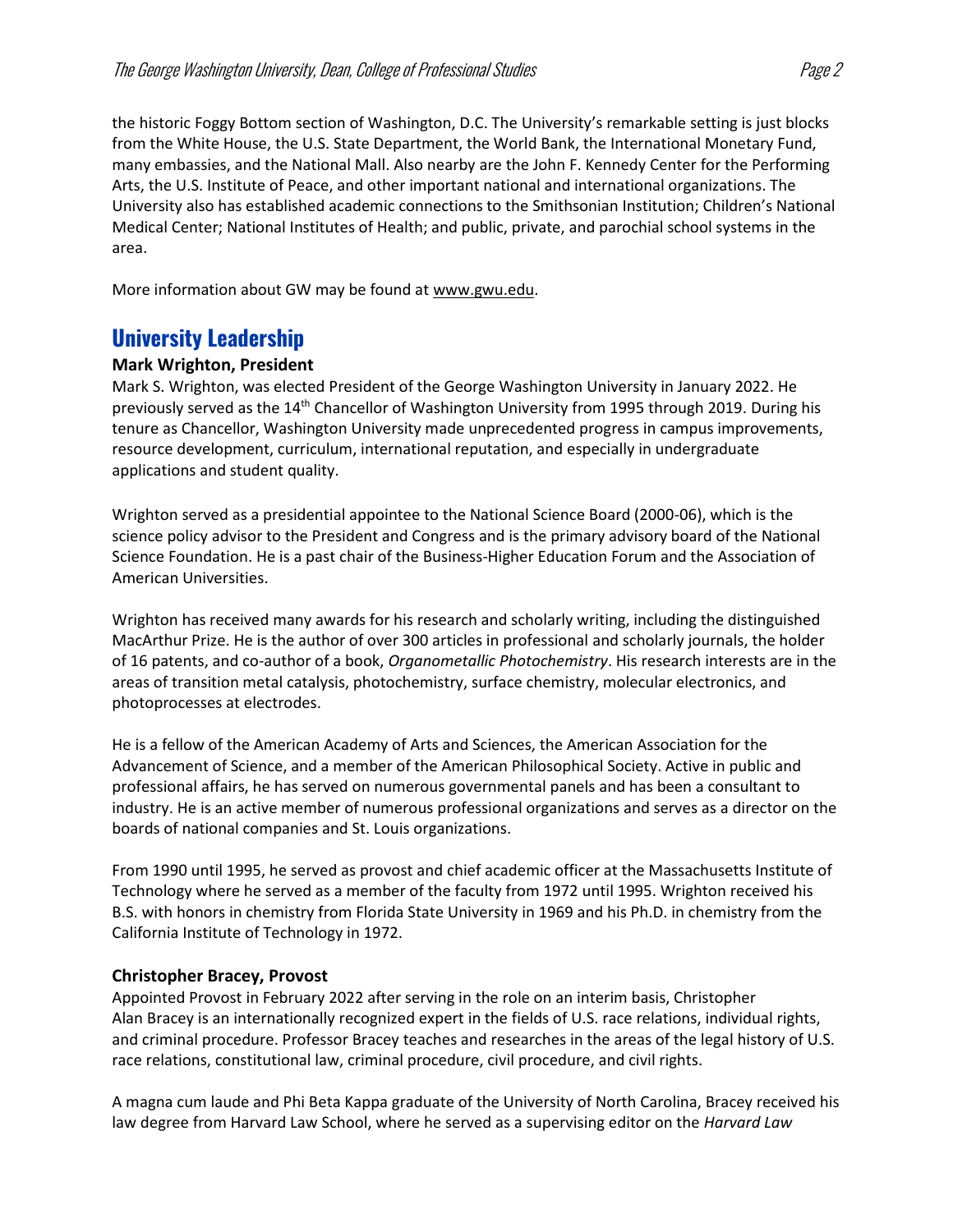*Review*, a general editor on the *Harvard Civil Rights–Civil Liberties Law Review*, and an editor on the *Harvard Blackletter Law Journal*. He clerked for the Honorable Royce C. Lamberth of the U.S. District Court for the District of Columbia, and subsequently joined the Washington, D.C., Office of Jenner & Block, where he litigated a variety of civil and criminal matters.

Bracey previously taught at Northwestern University School of Law and Washington University School of Law before joining the GW Law faculty in 2008. He previously served as senior associate dean and interim dean of GW Law, as well as vice provost for faculty affairs.

Bracey has delivered lectures and presentations on a variety of topics involving race relations, constitutional rights, and celebrity trials, as well as general criminal justice matters and U.S. politics. He has been interviewed and featured in several hundred media articles and broadcasts, including *The New York Times, Washington Post, Chicago Tribune, USA Today, Salon Magazine, Atlantic Monthly, Essence Magazine*, ABC, CBS, NBC, MSNBC, Fox News, CNN, BBC, and NPR. He is the author of *Saviors or Sellouts: The Promise and Peril of Black Conservatism, from Booker T. Washington to Condoleezza Rice* (Beacon Press 2008) and co-author of *The Dred Scott Case: Historical and Contemporary Perspectives* (Ohio University Press 2009). His articles and essays have appeared in a number of leading law reviews, including *Northwestern University Law Review*, *University of Southern California Law Review*, *Yale Law Journal Pocket Part*, *University of Pennsylvania Journal of Constitutional Law*, *Journal of Law and Criminology*, and *Alabama Law Review*, among others.

## **Academics**

The University comprises ten schools, many tracing their origins to the 19th century, with long records of service to the nation and the world. Each has a strong record of international partnerships and activities, and an internationalized faculty and student body.

The oldest and largest, the **Columbian College of Arts and Sciences**, founded in 1821, offers 53 major and 61 minor programs of study, provided by nearly 500 faculty to approximately 8,000 students. It includes The School of Media and Public Affairs, the Corcoran School of Arts and Design, and the Trachtenberg School of Public Policy and Public Administration.

The **School of Medicine and Health Sciences**, founded in 1824, is the 11th oldest medical school in the country and was the first in the nation's capital. It boasts research-intensive centers in cancer, autism, neuroscience, and emergency medicine, along with clinical experiences for students in the health professions.

The **Law School**, created in 1865, was the first law school in the District. It is ranked seventh nationally for International Law and fourth for Intellectual Property Law by *U.S. News & World Report*. It enrolls 1,600 J.D. and L.L.M students from around the world.

The **School of Engineering and Applied Science**, founded in 1884, counts among its distinctions serving as a leading resource for the U.S. government regarding cyber-security policy and research. The School seeks to serve the global community by providing high-quality undergraduate, graduate, and professional educational opportunities, while simulating and promoting innovative fundamental and applied research activities.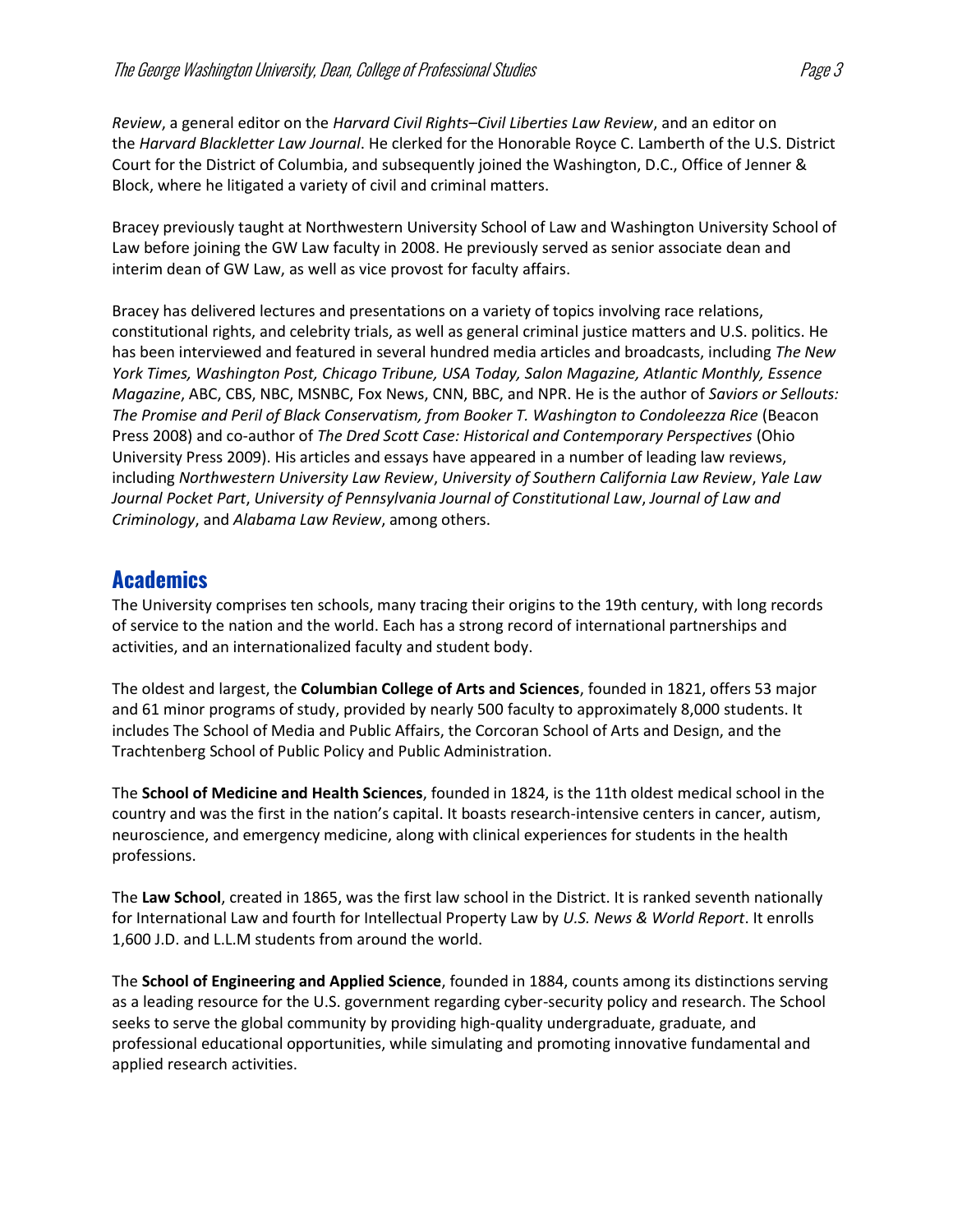**The Elliott School of International Affairs**, first formalized in 1898 from several predecessor programs, was given its current name and configuration in 1988. The Elliott School is ranked eighth globally for undergraduate programs in the Teaching, Research, and International Policy survey of Foreign Policy, and seventh in the world for its graduate programs. With more than 300 events a year, the Elliott School serves as a forum for students, scholars, policymakers, media professionals, and international affairs experts to discuss pressing global issues.

The **Graduate School of Education and Human Development**, established in 1994, offers programs in Counseling and Human Development, Curriculum and Pedagogy, Educational Leadership, Human and Organizational Learning, Special Education, and Higher Education Administration, including a master's degree in International Education.

The **School of Business**, founded in 1928, offers undergraduate programs, the MBA, specialized master's programs, executive education, doctoral programs, and graduate and professional certificates. The host of a nationally recognized and funded Center for International Business Education and Research, the School's International Business programs are ranked ninth nationally by *U.S. News & World Report*.

The **Milken Institute School of Public Health**, founded in 1997, is the only school of public health in Washington, D.C. In partnership with influential health care organizations around the world, faculty and students at the Milken Institute School lead initiatives that combat obesity, improve community health policy, and assess the quality of health care globally. *U.S. News & World Report* ranks the School's graduate programs as 12th in the country.

The **College of Professional Studies**, founded in 2000**,** serves adult learners and working professionals through a combination of for-credit and non-credit programs. In addition to housing the Graduate School of Political Management and the GW Center for Excellence in Public Leadership, the College also administers the GW Cyber Academy, and the Center for Indigenous Politics and Policy.

The **School of Nursing**, the most recently formalized school, was founded in 2010 and has become a national leader in advanced practice registered nurse education, offering state-of- the-art skills and simulation laboratories and optional international practicums.

[GW 's five libraries](https://library.gwu.edu/) provide the foundation for research at GW. Librarians and expert staff engage with faculty and student investigators throughout the research lifecycle, from formulating a research question to creating a data management plan. The GW libraries specialize in providing access to, instruction in, and assistance with digital research tools such as analyzing data with Python, statistical inference testing with R, and data visualization with GIS. They also advise students applying for competitive research opportunities through the Center for Undergraduate Research & Fellowships.

## **Campus Life**

Living at GW grants the undergraduate students the rare opportunity to encounter various new cultural experiences while learning at world-class institutions. GW students engage in more than 450 clubs and student organizations on campus. Whether it is leadership, politics, arts and culture, athletics, or service that interests students, GW provides avenues for pursuing many passions as students play an integral role in building an engaging community.

The George Washington University is a hub of learning that stretches well beyond its immediate borders. GW students and faculty members are deeply engaged in the quest to understand the world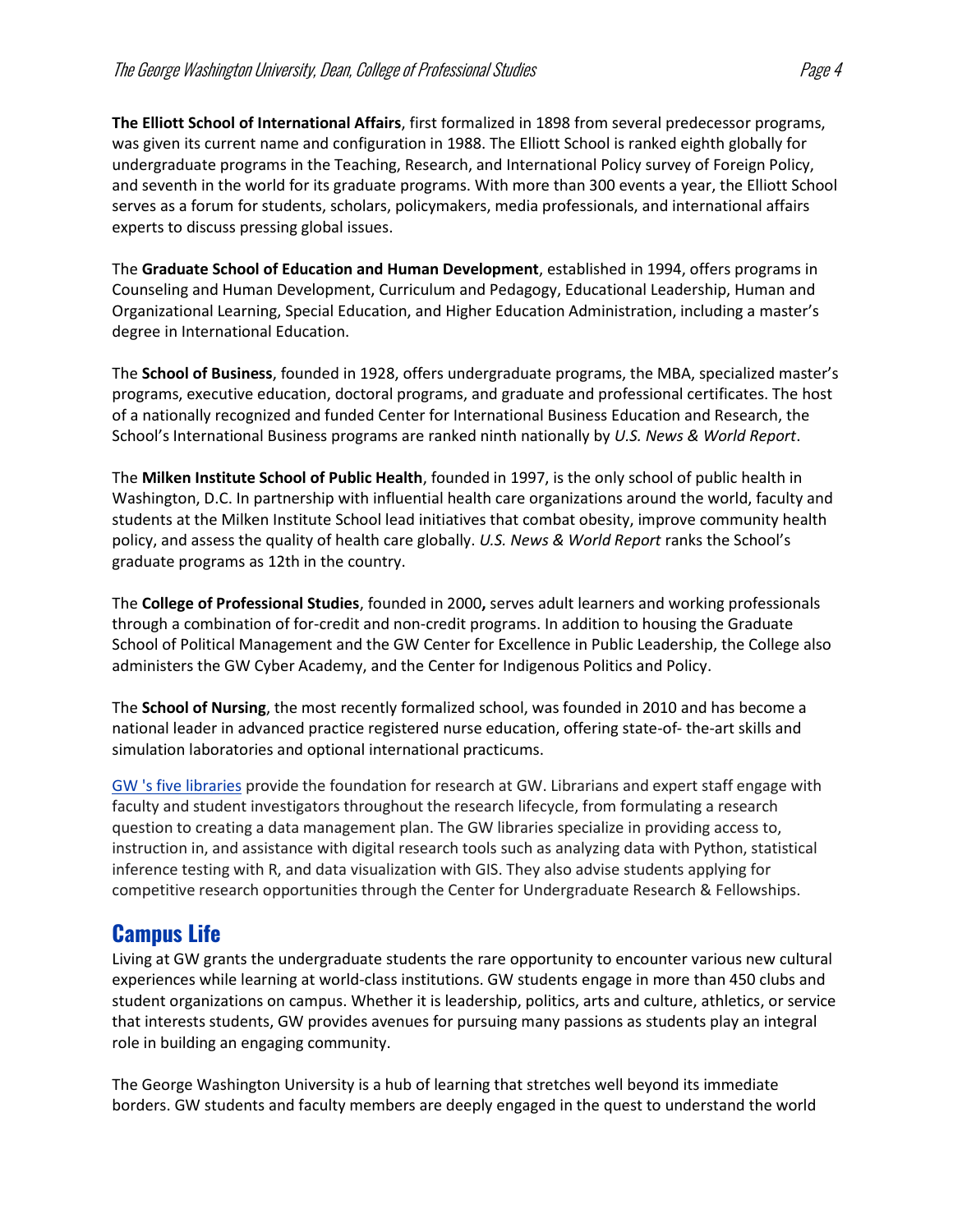and solve some of its greatest challenges. The University's vibrant global network of institutional partners, as well as world-class research institutes, ensure that GW's reach is broad, deep, and meaningful.

## **Diversity, Equity, and Inclusion**

George Washington University continuously strives to be the school of choice for more students, the employer of choice for more faculty and staff, a more inclusive life-long community of learners for alumni, and a more effective partner in addressing the challenges of the Washington, D.C. metropolitan area community of which the University is a part. The overriding theme that has framed diversity and inclusion efforts and activities at GW is the reality that diversity and academic excellence go hand-inhand. They are mutually reinforcing objectives. Diversity concerns embody a range of moral, legal, and cultural issues. When it comes to diversity and inclusion, the University's objective is to enhance the academic excellence of GW by making it a more diverse and inclusive community.

Given the diverse demographic population of the Washington, D.C. area and the increasingly globalized world with which the University is engaged, it is critically important to draw from, develop, and benefit from the diverse human resources that frame our world. Given this perspective and objective, diversity is understood quite broadly to include race, ethnicity, gender, income, religion, sexual orientation, intellectual traditions, and more. Therefore, the term "diversity" reflects many complex and longstanding conflicts, challenges, and opportunities.

## **Campuses**

GW comprises multiple campuses and a variety of online and academic centers in Virginia.

#### **Foggy Bottom Campus**

GW's **[Foggy Bottom Campus](https://www.gwu.edu/foggy-bottom-campus) combines the academic and residential amenities of a top-notch university** with the excitement and convenience of being in the heart of the city. From lecture halls to high tech labs, and small group meeting rooms to open study spaces, students find a wide range of learning environments to fit their needs and aspirations.

GW's community members can explore the world through their tastebuds with restaurant offerings from different ethnic traditions or go on a food excursion to check out restaurants in D.C.'s lively neighborhoods. The campus is near a variety of museums, parks, and attractions or hop on the Metro, a bus, or bike share for adventures all over the city.

#### **Mount Vernon Campus**

The [Mount Vernon Campus](https://www.gwu.edu/mount-vernon-campus) is located just a few miles from the bustle of downtown Washington. Affectionately known as "The Vern," it provides a traditional college-campus atmosphere. The Vern is home to residence halls, academic buildings, athletic facilities, dining options, a library, and an outdoor challenge course, all surrounded by rolling green hills. A 24-hour shuttle service provides easy access between Foggy Bottom and The Vern. Roughly one-third of GW's first-year class resides on the Mount Vernon Campus, and it is home to a growing number of innovative living and learning communities for students who want to combine a small-college experience with the resources and opportunities available at a major university.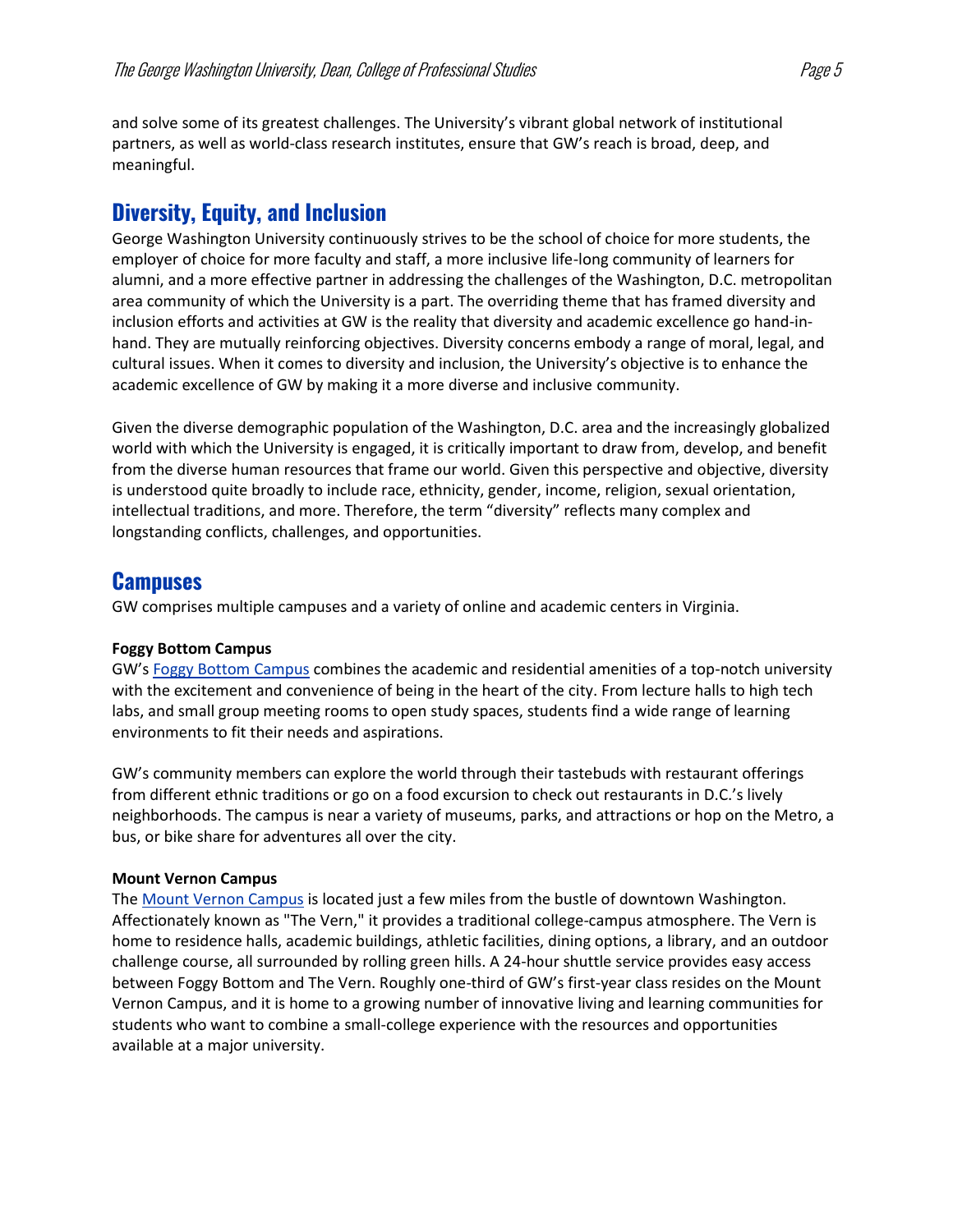#### **Virginia Science and Technology Campus**

Spanning 122 acres in the Northern Virginia Technology Corridor, the Virginia Science and Technology [Campus](https://www.gwu.edu/virginia-science-technology-campus) serves as GW's hub for discovery through dynamic research and academic programs. The campus is home to 17 research labs, centers, and institutes advancing knowledge in a wide range of interdisciplinary areas. Innovative academic offerings include the School of Nursing, along with a number of graduate and certificate programs.

#### **GW Online and Virginia Academic Centers**

Beyond the main campuses, GW has academic centers in Alexandria and Arlington, VA, that provide graduate education opportunities to working professionals near their homes and workplaces. The University also offers more than 100 online programs in areas ranging from nursing to engineering.

## **The College of Professional Studies**

The George Washington University College of Professional Studies was founded twenty years ago with high aspirations and expectations. From the start, this new college was granted authority to hire fulltime faculty and award academic degrees. GW's smallest college with under four percent of total University enrollment, CPS crossed the 1,000-student mark in 2009 and was trending upward until the pandemic; post-pandemic, CPS is once again around the 1,000-student mark. Degrees offered by CPS include four Bachelor completion degrees, and Master's degrees in areas such as Homeland Security and Cybersecurity Strategy and Information Management, Paralegal Studies, Publishing, and Sustainable Urban Planning.

The College of Professional Studies also serves as a hub of practical excellence by hosting an array of innovative schools and centers, which are designed to achieve successful, real-world results for organizations, individuals and communities, and society at large.

#### **[Graduate School of Political Management \(GSPM\)](https://gspm.gwu.edu/)**

GSPM is the first and foremost school of applied politics, advocacy, and communications. Providing students with a hands-on education for 35 years, GSPM teaches students how to deploy real-world strategies and tools to win elections, advance legislation, and prevail in the battle for public opinion in international, national, and local campaigns.

GSPM transitioned from GW's Columbian School of Arts and Sciences to CPS in 2006. This school is now the largest entity within CPS, with a relatively stable 45 percent of the students and about 30 percent of the contribution margin. One-third of CPS's 65 staff are dedicated to the GSPM. The GSPM is similar to an academic department and comparable in size to many academic departments within a typical university. The GPSM has an impressive set of unique programs, run by dedicated faculty and staff, with a clear identity and strategic fit within the University – and opportunities to expand its national reach.

#### **Center for [Excellence in Public Leadership \(CEPL\)](https://cepl.cps.gwu.edu/)**

GW-CEPL was founded in 1997 with a mission to develop public leaders who make a positive difference in their organizations and for the people they serve. The Center achieves its mission by weaving together a combination of academic and practitioner resources to provide rigorous executive education training and coaching, grounded in the realities of public sector leadership and management. CEPL offers executive education, coaching, non-credit certificates and certifications, and customized programs to local governments and Federal agencies and their employees. Recently, CEPL has been generating about \$2.5M in annual revenue and its programs often involve revenue sharing agreements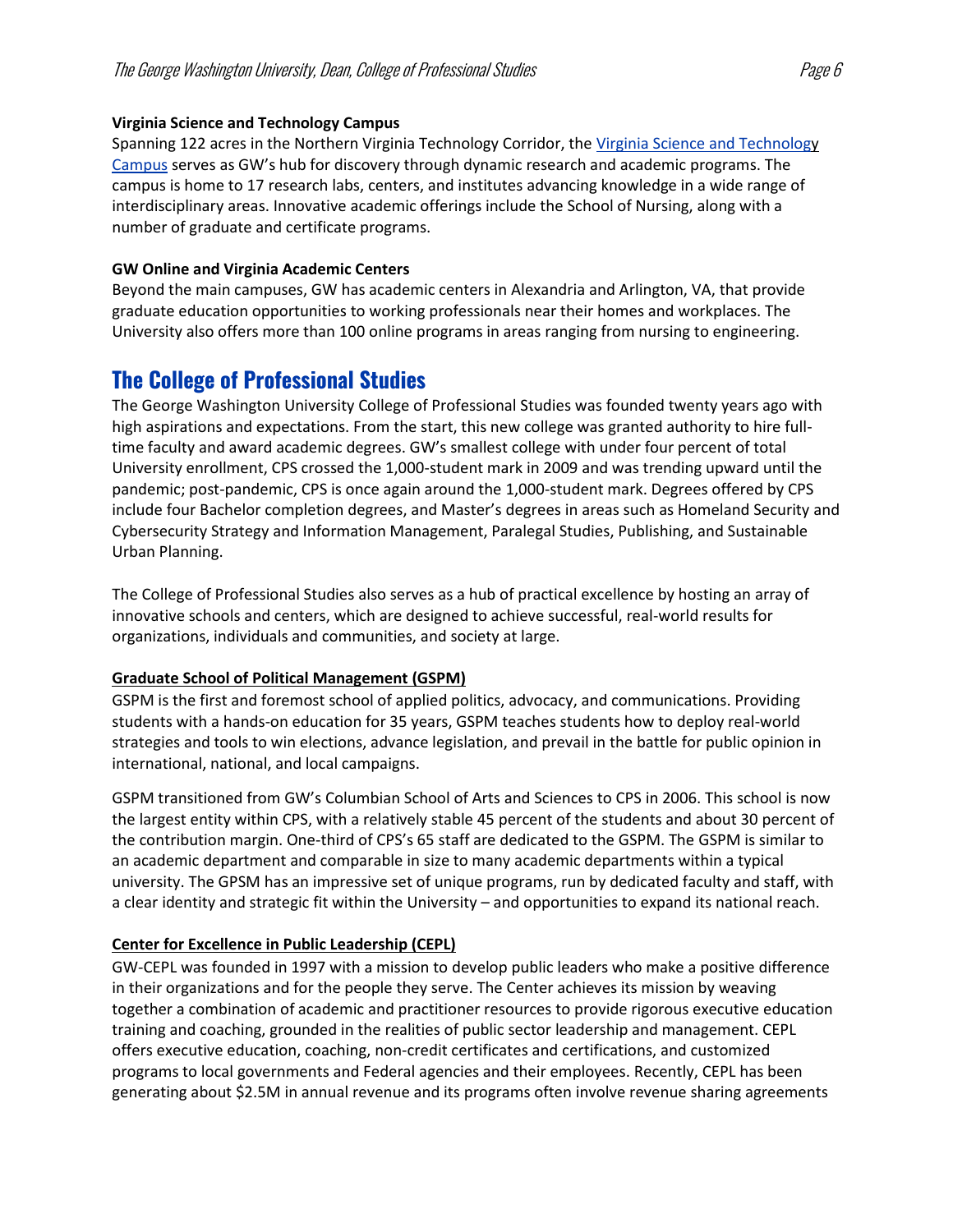with outside entities. The Center transitioned to CPS in 2005 from its former home in the GW School of Business and Public Management.

#### **[GW Cyber Academy](https://www.cps.gwu.edu/gw-cyber-academy)**

The College of Professional Studies' Cyber Academy, in conjunction with GW's Research Technology Services, conducts applied research and assists in the development, coordination and expansion of GW's cybersecurity degree programs. In addition, the Academy facilitates engagement with public and private partners in the fields of cybersecurity and infrastructure protection. The Cyber Academy envisions being a hub of cutting-edge research, educational programs, and information exchange in the rapidly changing cyber arena.

#### **[Center for Indigenous Politics and Policy \(CIPP\)](https://www.cps.gwu.edu/att-center-indigenous-politics-policy)**

Through research, scholarship, and service, CIPP supports tribal leaders and engages indigenous youth to promote public awareness and develop the political tools that will help them overcome challenges within their communities. CIPP analyzes a number of politically significant issues facing indigenous communities, including public health, adequate housing, economic security, and education.

#### **CPS Program Locations**

Currently, the College of Professional Studies oversees sites in Arlington, VA and Alexandria, VA, which each predate the founding of the College. Four CPS graduate programs are offered in Alexandria (two Master's degrees and two certificates), which will be joined by a Bachelor's degree completion program in fall 2022, along with non-credit programs run by GW CEPL. Seven programs (two Bachelor's degree completion programs, one graduate certificate, and four Master's degrees) are delivered in Arlington. A third site in Ashburn, Virginia, which CPS no longer manages, houses two Bachelor's degree completion programs for the College of Professional Studies. Each of these three locations delivers a few degree programs from other GW colleges as well. CPS offerings on the Foggy Bottom campus are from the Graduate School of Political Management. The Master's degree in Legislative Affairs holds its classes in the Hall of States, adjacent to Capitol Hill. CPS faculty and staff have offices in both Washington, D.C. and northern Virginia.

A majority of CPS programs have an online companion program, which are run in-house using Blackboard as the learning platform.

### **Opportunities and Challenges for the Dean of the College of Professional Studies**

Moving further into the 21st century, serving the needs of working adults is crucial to top-notch education and central to the University's mission. GW believes that the pathway to preeminence begins with a fundamental commitment to academic excellence. It is expected that the next dean of CPS will engage faculty and staff in the work to achieve focused excellence across all CPS units and programs. The next Dean will build from the strong existing foundation of high-quality professional programs both for-credit and non-credit - to realize our shared vision for a world-class professional studies college at the University.

**Establish a vision.** The next Dean of CPS will build from the College's fluid and flexible identity and openness to new ideas and ventures, to establish a clear and unifying set of principles and a strong presence within the University and beyond. With the aim of a dynamic future of innovative program development, revenue generation, and new populations to recruit to the University, the Dean will work collaboratively to identify directions that serve all of CPS's diverse programs and build processes for executing initiatives that lead to expanded connections and new programs. The Dean will build on the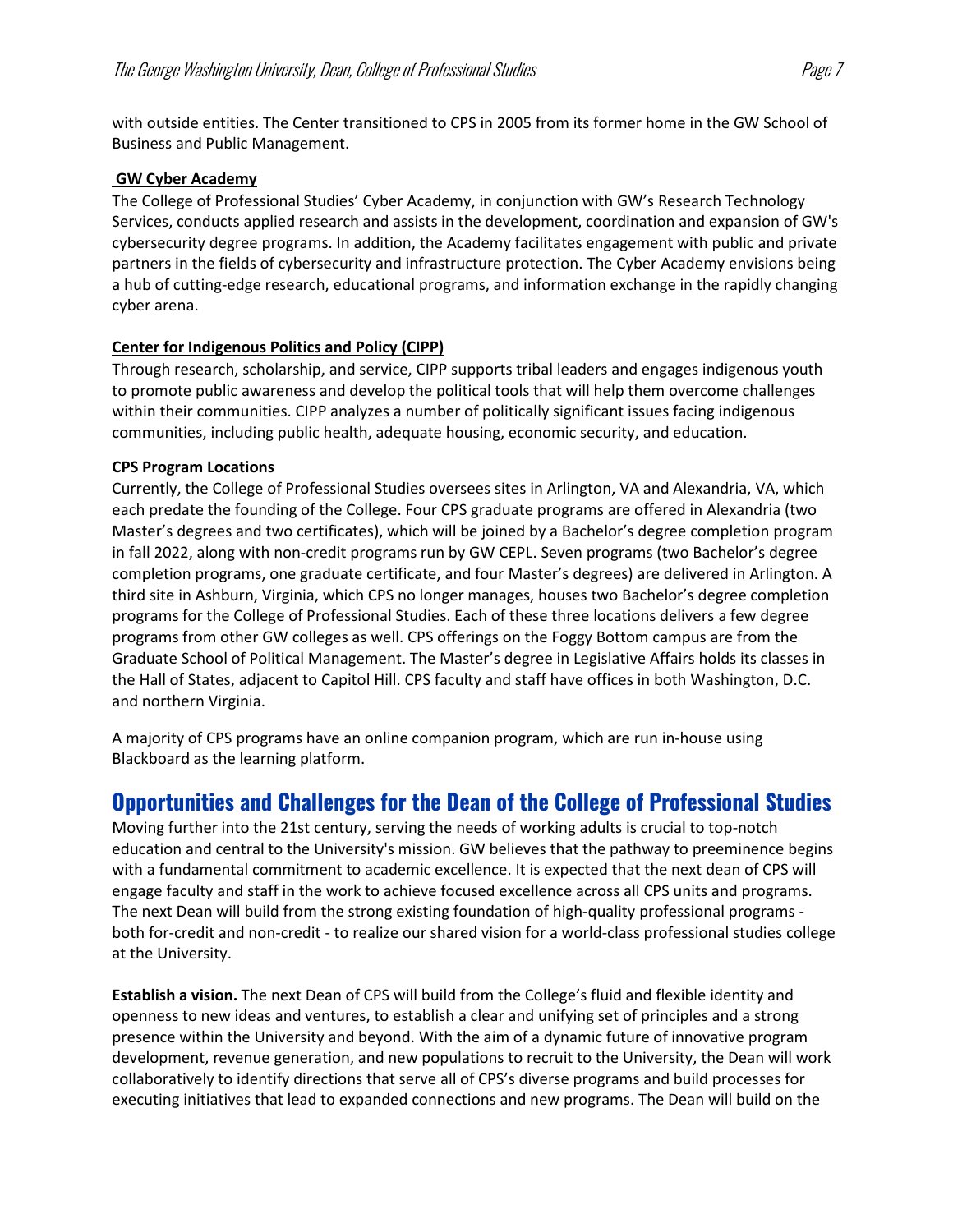strong foundation already in place, bringing the CPS community together in articulating an overarching, unifying sense of mission and purpose, and a public message for what CPS stands for.

**Build an organizational structure that invites a culture of innovation.** The Dean will build an internal academic infrastructure that creates commonalities, innovative ideas, and shared outreach efforts. A high caliber team of dedicated faculty and staff at the program and operations level are enthusiastic to engage in these conversations and collaborations. A streamlined organizational infrastructure for collective innovation is the next step for moving CPS forward as a key site for innovation that will serve the greater University. Given recent leadership transitions at the College and University levels, coupled with no academic associate dean or formal faculty structure within CPS, an academic locus for generating new ideas has been lacking. Current programs are vertically integrated, which works well within each silo. Center directors, faculty, staff, and students would benefit from more holistically integrated organizational structures that promote innovation beyond individual domains and extend across programs, colleges, and externally beyond the institution.

**Expand CPS's integration and collaboration across the University**. The deans of GW's other schools and colleges have expressed openness and interest in partnerships with CPS. Establishing clear crossregistrations and pathways from CPS programs to professional master's programs at various GW schools and colleges would signal a link to the greater University, differentiate CPS programs from those at neighboring institutions not part of a prominent university, provide efficient educational opportunities for CPS students, and offer other GW programs a new source of students.

**Identify opportunities for expanded student enrollment.** In identifying new sources of students, the Dean will build on CPS's agility, breadth, and focus on student populations and academic programs not addressed elsewhere in the University. The enrollment plateau that has prevailed over the past decade in CPS masks enrollment changes that have occurred. Undergraduate students in degree completion programs tripled over the past decade (before declining during the pandemic). Ninety-two percent of these students carry a full-time course load. On the other hand, non-GSPM graduate enrollments declined significantly (much of this decline occurring over the last three years). Online enrollments account for approximately 40 percent of the College's revenue. Revenue performance was adversely impacted by the pandemic and new sources of students will be important in recovering margin shortfall going forward.

**Enhance diversity and inclusion.** Diversity and inclusion in all their dimensions - demographic, geographic, disciplinary, ideological, professional experience, ableness, and more - invite a broader circle of faculty, staff, and students who can contribute to preeminence. The Dean also has the opportunity to establish GW as a leader in diversity, equity, and inclusion by fostering professional programs whose subject-matter concerns these areas. The Dean will build on GW's existing diverse, inclusive, and equitable environment and establish innovative partnerships to spur new program development.

**Utilize an ideal location.** GW's location in Washington, D.C., makes it a destination for faculty and students who are drawn to working, studying, and living in the political and policy hub of the United States, complemented by the rich tapestry of international organizations and communities that are also present in the region. Nevertheless, the location's value is not sufficiently or strategically leveraged to advance high-impact professional studies at the University. GW is well positioned to utilize its locale to enhance its network and relationships with key partners to advance its continuing and professional education agenda through its proximity to multiple government offices, museums, cultural institutions, libraries, embassies, and research agencies. The next Dean will also leverage the growing high-tech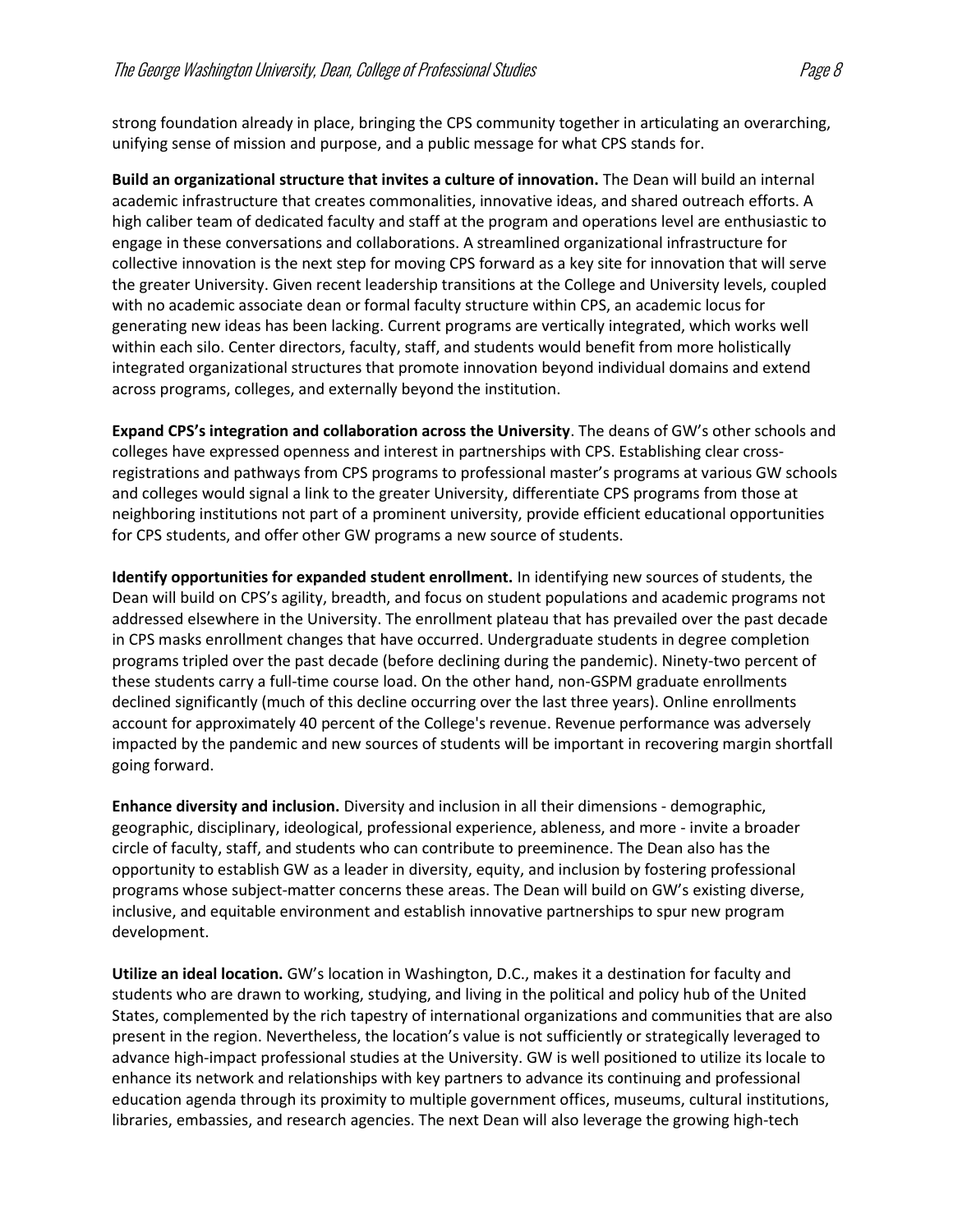corridors in Northern Virginia to create strategic relationships with corporations in the region.

## **Desired Qualifications and Characteristics**

The successful candidate for this position will be an experienced, strategic, and visionary leader with a passion for continuing and professional education. A record of demonstrated commitment to diversity, equity, and inclusion; effective communication skills; and the interest in and ability to interact successfully with internal and external constituencies is critical.

Significant experience in a highly complex enterprise; a collaborative leadership style; the highest standards of personal ethics and integrity; and an understanding of the continuing and professional education landscape in Washington, D.C., the nation, and the world are essential qualities for the next Dean.

The next Dean will have a proven track record of significant external achievements, collaborative accomplishments, academic credibility, and proven organizational leadership. Familiarity with Washington D.C., especially with the federal government and military, would be useful. In addition, the ideal successful candidate will have professional qualifications, skills, experience, and personal qualities that may include those below:

- Demonstrated experience in forging relationships across an institution;
- A willingness to take strategic and calculated risks to support innovative endeavors;
- Familiarity with building strong academic programs for non-traditional, professional students across a range of fields;
- Ability to enhance the educational mission of the University by creating further opportunities for global collaboration among students and faculty members;
- Proven record in innovative program development;
- Evidence of leadership in online education;
- Demonstrated commitment to supporting high quality teaching at the undergraduate or graduate level;
- Senior administrative experience;
- Knowledge of national and international trends in continuing and professional studies;
- Demonstrated experience in initiating and managing international education programs;
- Experience with personnel and budgetary management in a complex environment;
- A commitment to shared governance and shared decision-making;
- Ability to inspire trust and build relationships across all University constituencies;
- High emotional intelligence and exceptional interpersonal and communication skills;
- Fundraising experience and knowledge of philanthropic organizations;
- Demonstrated interest in providing a supportive environment for individuals from all backgrounds; and
- Strong commitment to and appreciation of best practices in diversity, equity, and inclusion in higher education.

The successful candidate will possess advanced academic and professional credentials (terminal degree preferred), and a minimum of fifteen years of substantial professional experience.